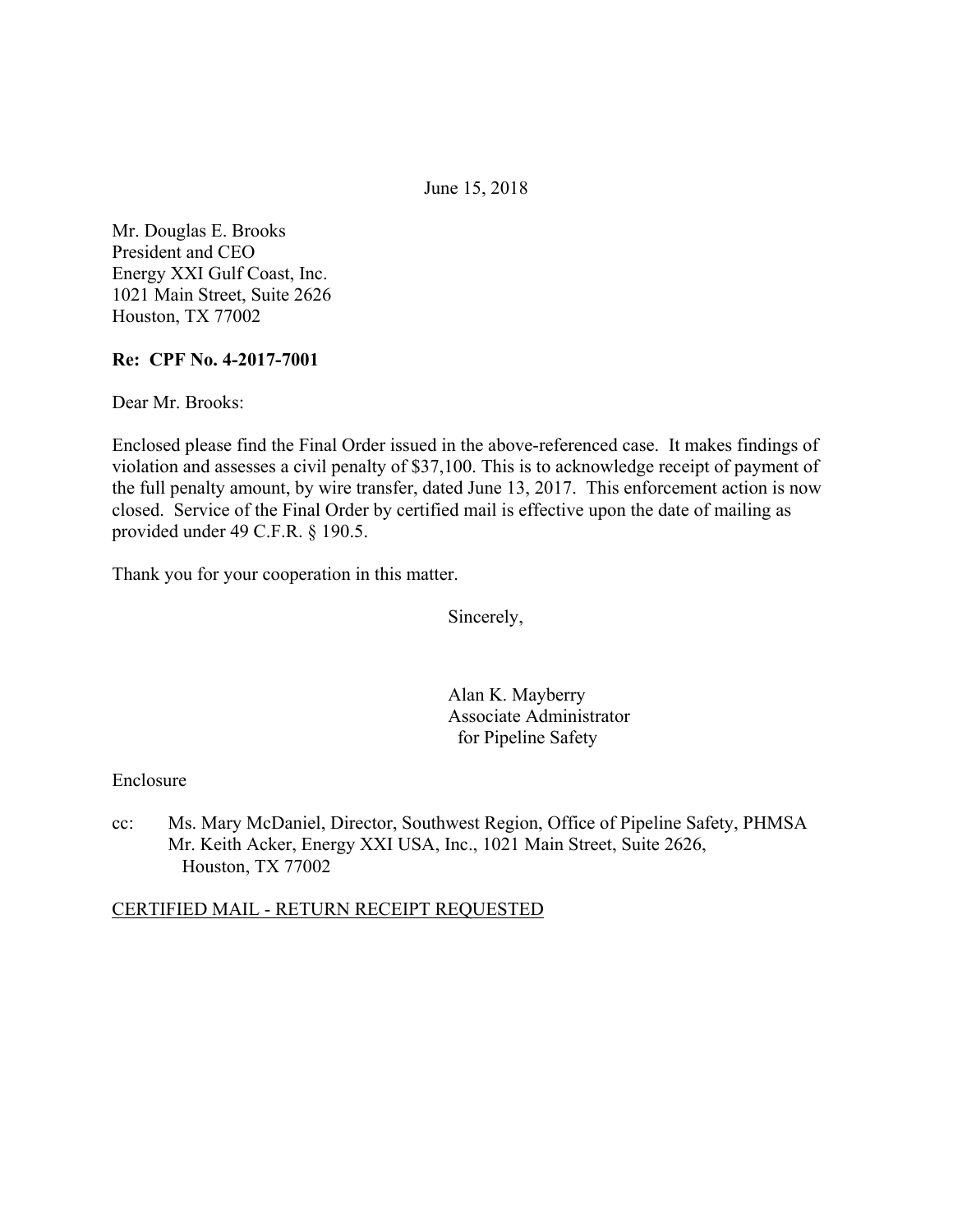# **U.S. DEPARTMENT OF TRANSPORTATION PIPELINE AND HAZARDOUS MATERIALS SAFETY ADMINISTRATION OFFICE OF PIPELINE SAFETY WASHINGTON, D.C. 20590**

**)**

 **)**

 **)**

**In the Matter of )**

**Energy XXI USA, Inc., ) CPF No. 4-2017-7001**

 $\mathcal{L}=\{1,2,3,4,5\}$ 

**\_\_\_\_\_\_\_\_\_\_\_\_\_\_\_\_\_\_\_\_\_\_\_\_\_\_\_\_\_\_\_\_\_\_\_\_)** 

**Respondent. )** 

 $\overline{a}$ 

### **FINAL ORDER**

Mexico and onshore in Louisiana and Texas.<sup>2</sup> From February 23 through April 14, 2016, pursuant to 49 U.S.C. § 60117, representatives of the Pipeline and Hazardous Materials Safety Administration (PHMSA), Office of Pipeline Safety (OPS), conducted an on-site pipeline safety inspection of the facilities and records of Energy XXI USA, Inc. (EXXI or Respondent), in the West Delta, Grand Isle, Grand Isle - South Addition, West Delta - South Addition, South Pass - South and East Addition, and Mississippi Canyon Areas in the Gulf of Mexico and Grand Isle, Louisiana. EXXI is a predecessor-ininterest of Energy XXI Gulf Coast, Inc. (EGC), a situation resulting from Chapter 11 bankruptcy petitions filed by EXXI and other predecessors-in-interest of EGC.<sup>1</sup> EGC is an oil and natural gas development and production company with assets located in the U.S. waters of the Gulf of

 probable violations or face possible future enforcement action. As a result of the inspection, the Director, Southwest Region, OPS (Director), issued to Respondent, by letter dated May 16, 2017, a Notice of Probable Violation and Proposed Civil Penalty (Notice), which also included a warning pursuant to 49 C.F.R. § 190.205. In accordance with 49 C.F.R. § 190.207, the Notice proposed finding that EXXI had committed three violations of 49 C.F.R. Part 195 and proposed assessing a civil penalty of \$37,100 for the alleged violations. The warning item required no further action, but warned the operator to correct the

EXXI responded to the Notice by letter dated June 9, 2017 (Response). The company did not contest the allegations of violation and paid the proposed civil penalty of \$37,100. In accordance with 49 C.F.R. § 190.208(a)(1), such payment authorizes the Associate Administrator to make findings of violation and to issue this final order without further proceedings.

<sup>&</sup>lt;sup>1</sup> Energy XXI Gulf Coast, Inc., Form 10-KT Transition Report filed February 22, 2017, *available at* https://ir.energyxxi.com/annual-reports/content/0001144204-17-010398/0001144204-17-010398.pdf.

<sup>&</sup>lt;sup>2</sup> Energy XXI Gulf Coast, Inc.'s website, *available at* https://www.energyxxi.com/about (last accessed March 23, 2018).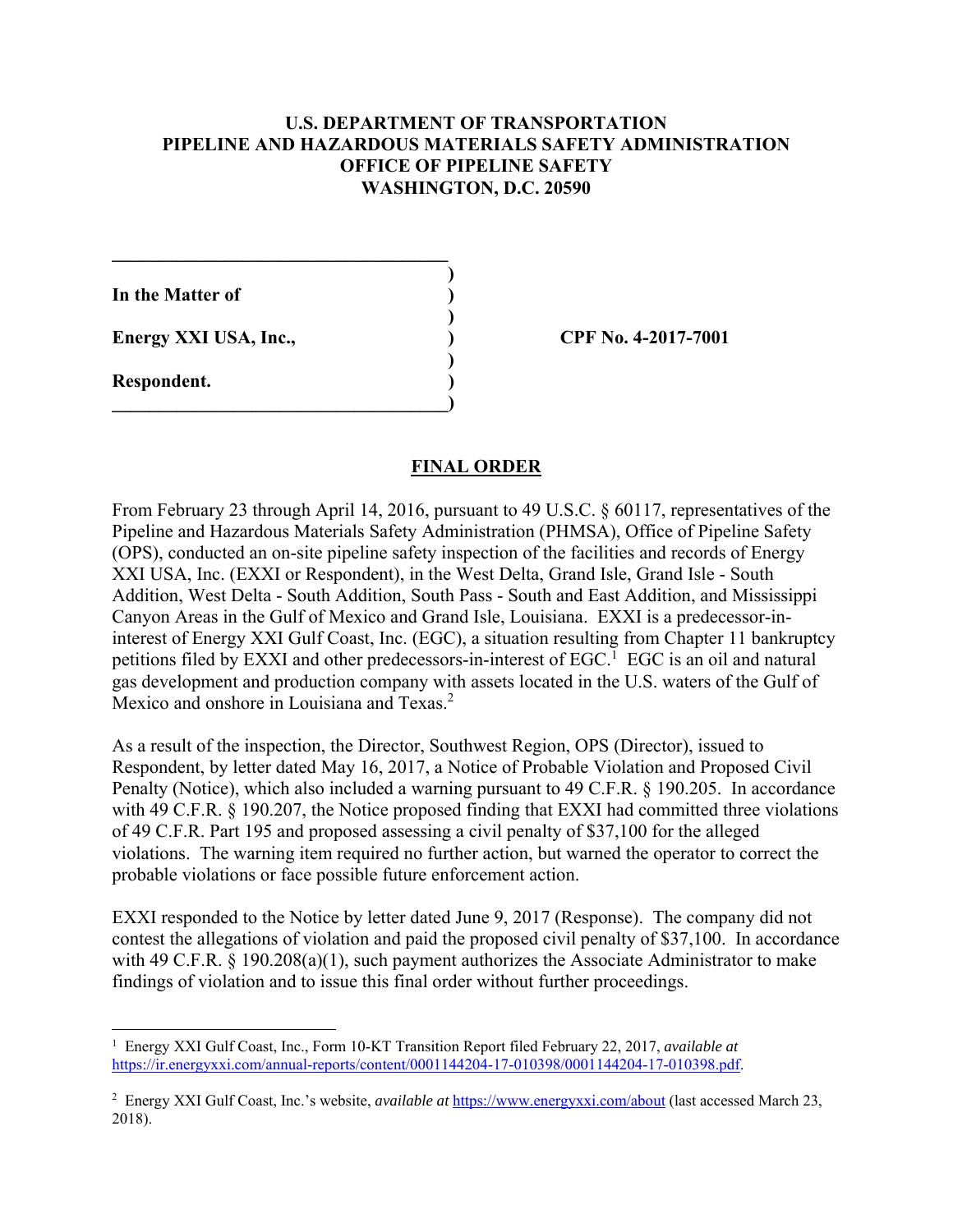# **FINDINGS OF VIOLATION**

In its Response, EXXI did not contest the allegations in the Notice that it violated 49 C.F.R. Part 195, as follows:

**Item 2:** The Notice alleged that Respondent violated 49 C.F.R. § 195.440(c), which states:

# **§ 195.440 Public awareness.**

 $(a)$ ...

 provides justification in its program or procedural manual as to why (c) The operator must follow the general program recommendations, including baseline and supplemental requirements of [American Petroleum Institute Recommended Practice (API RP)] 1162, unless the operator compliance with all or certain provisions of the recommended practice is not practicable and not necessary for safety.

The Notice alleged that Respondent violated 49 C.F.R. § 195.440(c) by failing to follow the general program recommendations, including baseline and supplemental requirements of API RP 1162, unless the operator provides justification in its program or procedural manual as to why compliance with all or certain provisions of the recommended practice is not practicable and not necessary for safety. Specifically, the Notice alleged that EXXI failed to perform a review of its Public Awareness Plan (PAP) to measure effectiveness at the intervals required by API RP 1162 and the PAP. The Notice alleged that EXXI failed to conduct reviews of its PAP to measure effectiveness, no more than four years apart, as required by Sections 8.4 and 8.5 of API RP 1162 and by Section 13 of EXXI's PAP. EXXI's PAP was reviewed and updated on November 24, 2011. EXXI's Review and Revision Log (RRL), Version 1, noted that a subsequent review of the PAP was due by April 1, 2015. However, Version 3 of the RRL, dated August 2014, changed the due date of the subsequent PAP review to November 1, 2017, nearly six years after the initial review of the PAP. Respondent did not provide any explanation for the change in due date. EXXI did not complete a subsequent review of its PAP until March 3, 2016.

Respondent did not contest this allegation of violation. Accordingly, based upon a review of all of the evidence, I find that Respondent violated 49 C.F.R. § 195.440(c) by failing to follow the general program recommendations, including baseline and supplemental requirements of API RP 1162, unless the operator provides justification in its program or procedural manual as to why compliance with all or certain provisions of the recommended practice is not practicable and not necessary for safety.

**Item 3:** The Notice alleged that Respondent violated 49 C.F.R. § 195.505(b), which states:

### **§ 195.505 Qualification program.**

Each operator shall have and follow a written qualification program. The program shall include provisions to:

 $(a)$ ...

(b) Ensure through evaluation that individuals performing covered tasks are qualified[.]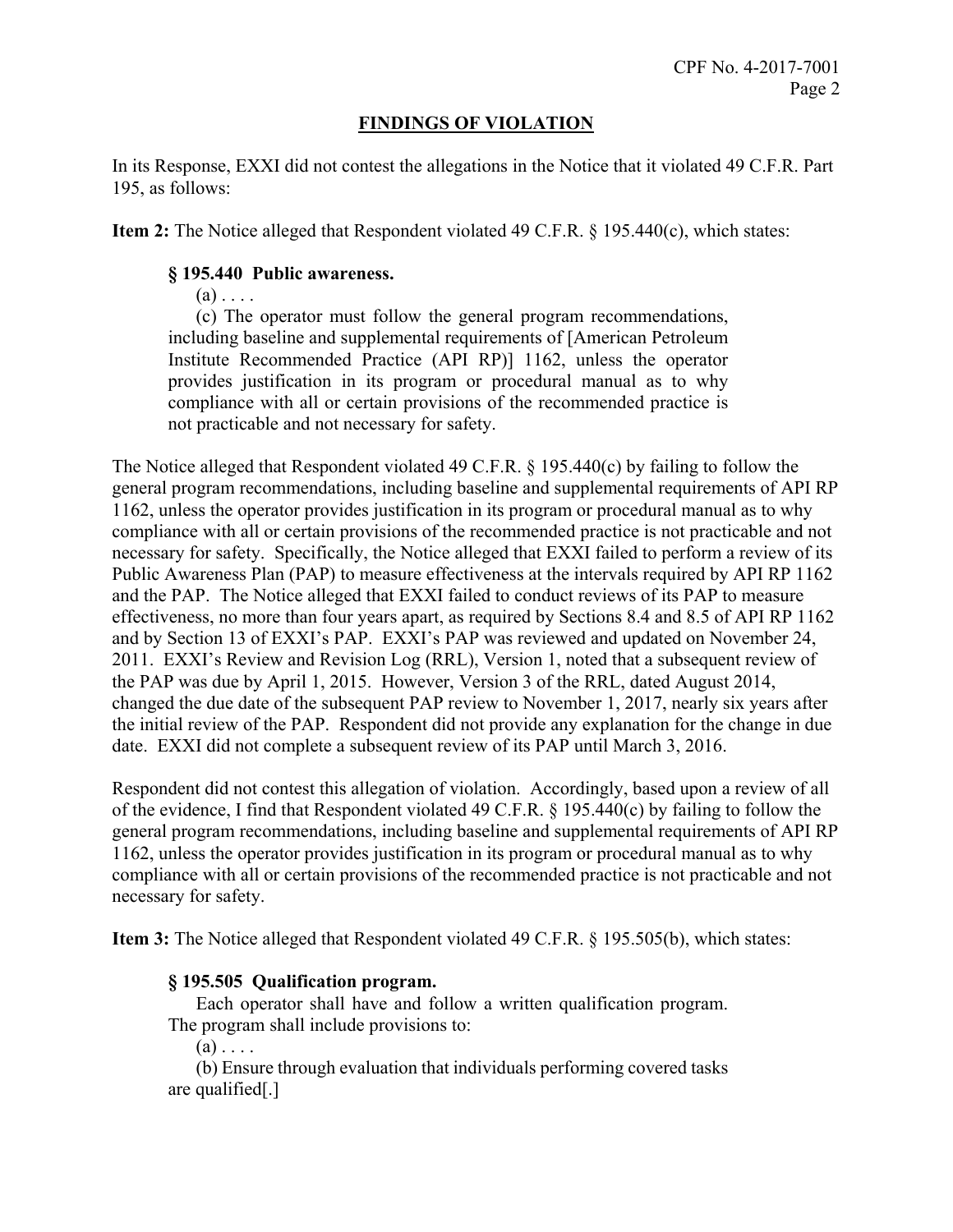The Notice alleged that Respondent violated 49 C.F.R. § 195.505(b) by failing to ensure that individuals performing covered tasks were qualified. Specifically, the Notice alleged that EXXI conducted an internal inspection of Tank 2052 on February 17, 2012, pursuant to API Standard 653. EXXI only provided PHMSA with a copy of the sign-in/out log for the inspection. Respondent did not provide any documentation to demonstrate that contractors performing the inspection and maintenance of Tank 2052 were qualified individuals, the dates of current qualification, identification of the covered tasks performed, or qualification methods used.

Respondent did not contest this allegation of violation. Accordingly, based upon a review of all of the evidence, I find that Respondent violated 49 C.F.R. § 195.505(b) by failing to ensure that individuals performing covered tasks were qualified.

These findings of violation will be considered prior offenses in any subsequent enforcement action taken against Respondent.

# **ASSESSMENT OF PENALTY**

related series of violations.<sup>3</sup> Under 49 U.S.C. § 60122, Respondent is subject to an administrative civil penalty not to exceed \$200,000 per violation for each day of the violation, up to a maximum of \$2,000,000 for any

In determining the amount of a civil penalty under 49 U.S.C. § 60122 and 49 C.F.R. § 190.225, I must consider the following criteria: the nature, circumstances, and gravity of the violation, including adverse impact on the environment; the degree of Respondent's culpability; the history of Respondent's prior offenses; and any effect that the penalty may have on its ability to continue doing business; and the good faith of Respondent in attempting to comply with the pipeline safety regulations. In addition, I may consider the economic benefit gained from the violation without any reduction because of subsequent damages, and such other matters as justice may require. The Notice proposed a total civil penalty of \$37,100 for the violations cited above.

**Item 2:** The Notice proposed a civil penalty of \$11,200 for Respondent's violation of 49 C.F.R. § 195.440(c), for failing to follow the general program recommendations, including baseline and supplemental requirements of API RP 1162, unless the operator provides justification in its program or procedural manual as to why compliance with all or certain provisions of the recommended practice is not practicable and not necessary for safety. EXXI neither contested the allegation nor presented any evidence or argument justifying a reduction in the proposed penalty. Accordingly, having reviewed the record and considered the assessment criteria, I assess Respondent a civil penalty of \$11,200 for violation of 49 C.F.R. § 195.440(c).

**Item 3:** The Notice proposed a civil penalty of \$25,900 for Respondent's violation of 49 C.F.R. § 195.505(b), for failing to ensure that individuals performing covered tasks were qualified. EXXI neither contested the allegation nor presented any evidence or argument justifying a reduction in the proposed penalty. Accordingly, having reviewed the record and considered the

 $\overline{a}$ 3 These amounts are adjusted annually for inflation. *See, e.g.*, Pipeline Safety: Inflation Adjustment of Maximum Civil Penalties, 82 Fed. Reg. 19325 (April 27, 2017).